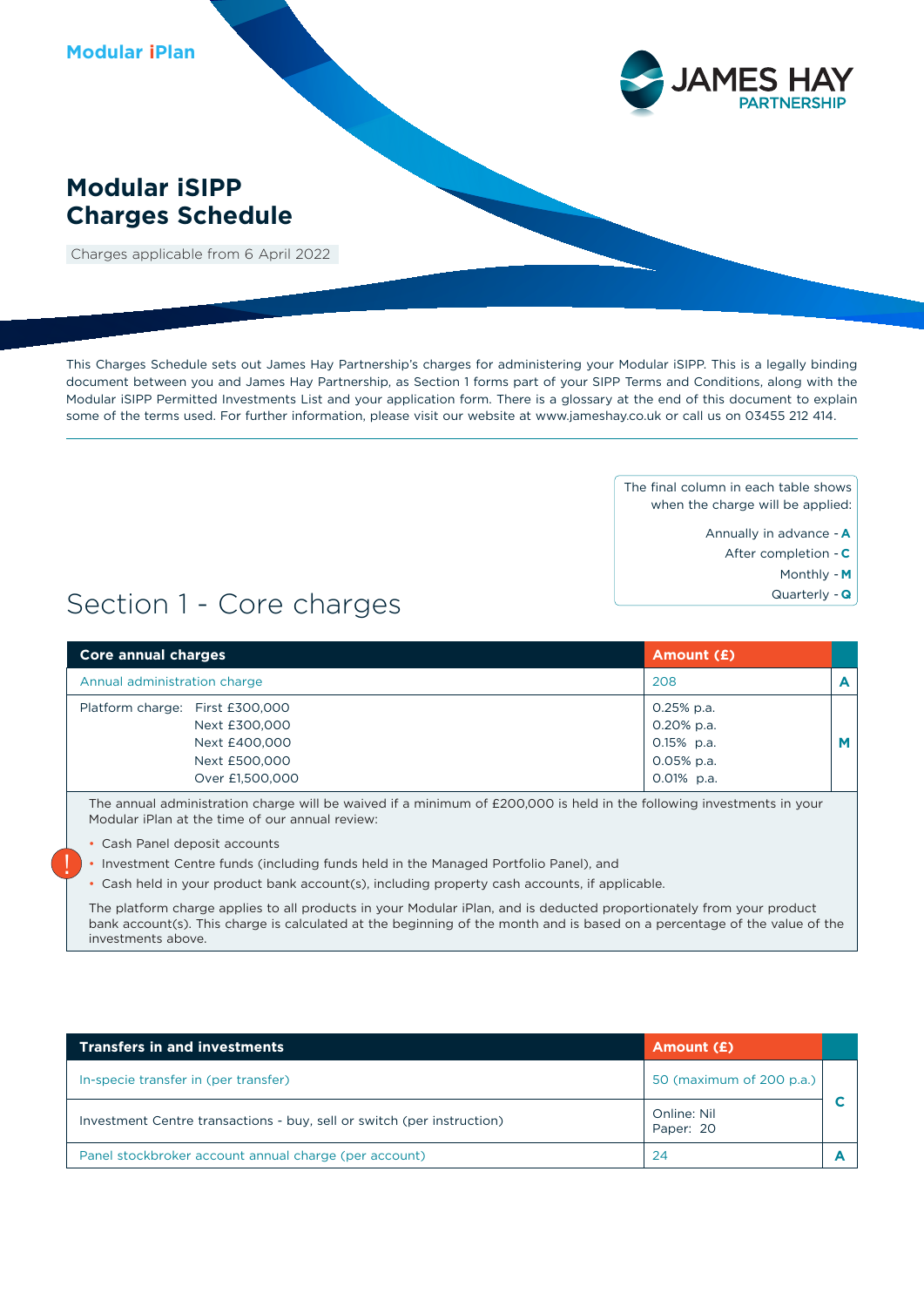!

| <b>Benefits (withdrawals)</b>                                                                                                                                                  | Amount (£)  |  |
|--------------------------------------------------------------------------------------------------------------------------------------------------------------------------------|-------------|--|
| Annual income drawdown charge (once benefits have started, even if no income is taken)                                                                                         | $145 + VAT$ |  |
| Income drawdown set up charge - per pension commencement lump sum (PCLS) payment<br>(also applicable on receipt of a transfer in drawdown, even if no further PCLS is payable) | $100 + VAT$ |  |
| Review of income limits on capped drawdown                                                                                                                                     | $150 + VAT$ |  |
| Uncrystallised funds pension lump sum (UFPLS) payment                                                                                                                          | $100 + VAT$ |  |
| Arranging annuity purchase                                                                                                                                                     | 150         |  |

If you fully close your Modular iSIPP by taking a PCLS payment followed by an income drawdown payment, an annual income drawdown charge will still be payable prior to closure.

All benefit charges (except for UFPLS) are subject to a maximum of £350 + VAT per annum, based on the anniversary of when you first start to take benefits from your Modular iSIPP.

| <b>Transfers out and closure</b>                                                                                                                                                             | Amount (£)                                                     |  |
|----------------------------------------------------------------------------------------------------------------------------------------------------------------------------------------------|----------------------------------------------------------------|--|
| Arranging transfer out (to a UK based pension scheme)<br>(to an overseas based pension scheme)                                                                                               | 150<br>400                                                     |  |
| Administration charge - on any cash payments received after your Modular iSIPP is closed<br>(for example, dividends). Any balance will be forwarded to you on completion of the transaction. | Equal to the value<br>received (maximum of<br>£50 per payment) |  |
| Account closure charge (please see Section 3 for further information)                                                                                                                        | 100                                                            |  |

### Additional investments charges

| <b>Whole of Market</b>                                                                                                            | Amount (£)              |  |
|-----------------------------------------------------------------------------------------------------------------------------------|-------------------------|--|
| Whole of Market module charge (payable if the following investment options are used)                                              | 119                     |  |
| External investments - buy, sell or switch (per investment provider)<br>(including setting up a regular investment/disinvestment) | Online: 20<br>Paper: 50 |  |
| Setting up an investment manager/off panel stockbroker account                                                                    | 100                     |  |
| Investment manager/off panel stockbroker account annual charge (per account)                                                      | 83                      |  |

| Specialist Investments (top ups and sales only)                                                                                                                                                                                                              | Amount (£)  |    |
|--------------------------------------------------------------------------------------------------------------------------------------------------------------------------------------------------------------------------------------------------------------|-------------|----|
| Specialist Investments module charge (payable if the following investment options are used)                                                                                                                                                                  | $417 + VAT$ |    |
| Any specialist investment, such as Non Mainstream Pooled Investments (NMPIs - including<br>Qualified Investor Schemes) and unquoted shares (per trade)                                                                                                       | 100         | C. |
| Lending to unconnected third party (per event)                                                                                                                                                                                                               | 100         |    |
| Please note that we no longer accept new purchases of Specialist Investments. However, we may allow additional investments<br>into existing holdings (known as top ups). Please see the Specialist Investments Guide on our website for further information. |             |    |

**2**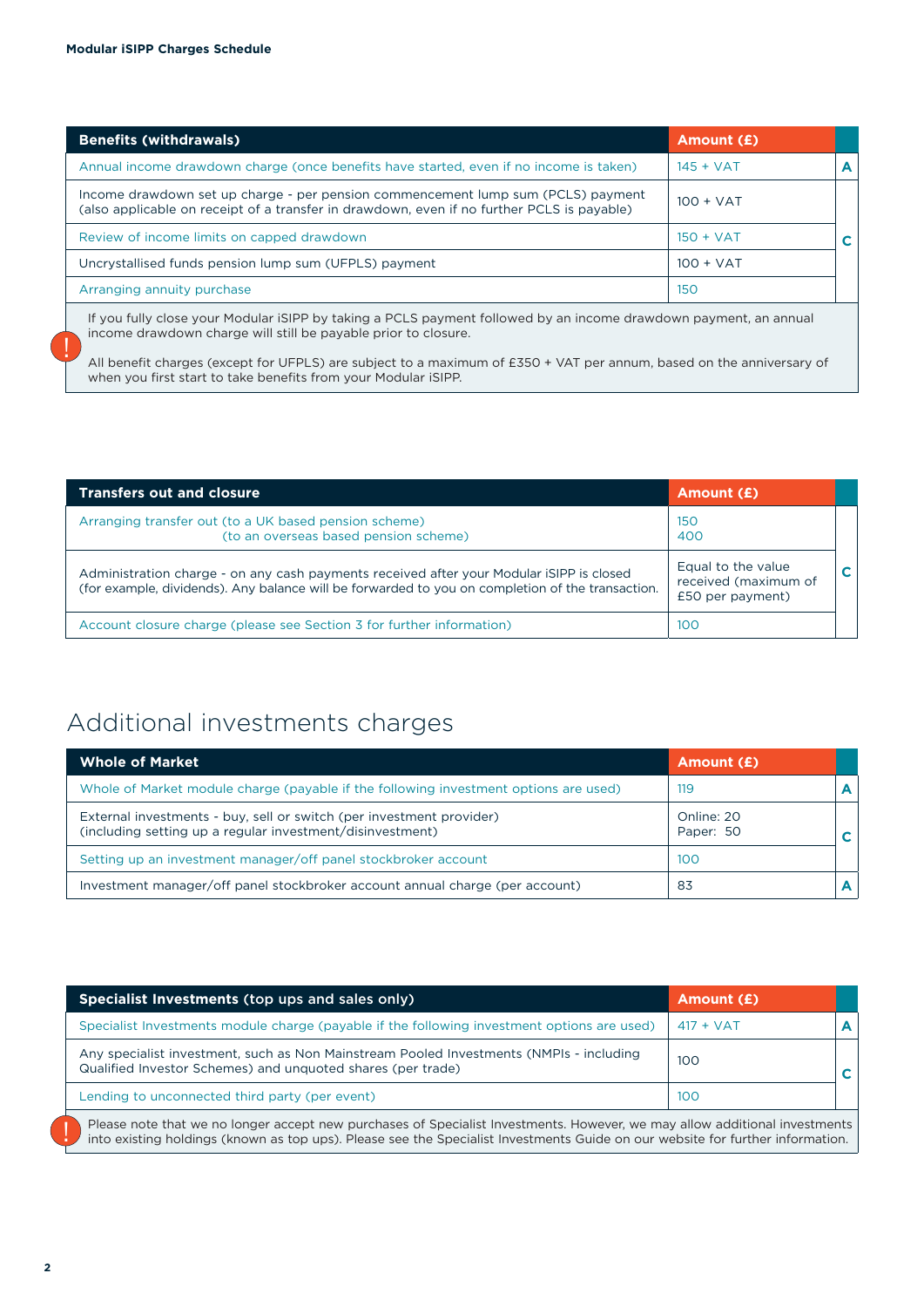| <b>Commercial Property</b>                                                                                                                           | Amount (£)                   |   |
|------------------------------------------------------------------------------------------------------------------------------------------------------|------------------------------|---|
| Commercial Property module charge (payable if a commercial property is held)                                                                         | $119 + VAT$                  | A |
| UK purchase or transfer in                                                                                                                           | $600 + VAT$                  |   |
| Purchase charge per additional member                                                                                                                | $100 + VAT$                  |   |
| VAT initial registration                                                                                                                             | $120 + VAT$                  |   |
| Mortgage arrangement charge                                                                                                                          | $250 + VAT$                  | C |
| Purchase or sale cancellation fee                                                                                                                    | $300 + VAT$                  |   |
| Sale or transfer out                                                                                                                                 | $450 + VAT$                  |   |
| Buy-out (with documentation changes)<br>(without documentation changes)                                                                              | $600 + VAT$<br>$450 + VAT$   |   |
| Annual property charge using CBRE (first lettable unit/lease in each property)<br>(each additional lettable unit/lease in each property)             | $1,131 + VAT$<br>$655 + VAT$ |   |
| Annual property charge self managed by member (first lettable unit/lease in each property)<br>(each additional lettable unit/lease in each property) | $625 + VAT$<br>$536 + VAT$   | A |
| Annual VAT charge (including self managed option)                                                                                                    | $119 + VAT$                  |   |
| Annual mortgage charge                                                                                                                               | $179 + VAT$                  |   |
| Additional member annual charge (for each additional member)                                                                                         | $119 + VAT$                  |   |
| Pre-funding expenses charge                                                                                                                          | $50 + VAT$                   |   |
| Property development charge (capped at £2,000 + VAT per development)                                                                                 | 0.5% of cost of works + VAT  | C |
| Charge for failing to provide property related documentation within 90 days of the request<br>(applicable to self managed property only)             | $75 + VAT$                   | Q |

### Important notes

#### **Additional work**

The above charges indicate the standard work involved in administering your Modular iSIPP. However, we may charge on a time/cost basis if we need to perform additional administration in exceptional circumstances. We will charge a minimum hourly rate of £150 + VAT, relevant to staff seniority and expertise.

#### **Annual charge increases**

We automatically apply increases to annual charges on 6 April each year in line with the rise in the Average Weekly Earnings (AWE) Index (or any equivalent index in the event that the AWE Index ceases to exist).

#### **Regulatory/industry levies**

If any levy or taxation is imposed on us or your Modular iSIPP, under the Financial Services Compensation Scheme or any other regulation affecting our business, we may recover an amount equal to the proportion of the levy/ taxation from your Modular iSIPP. We will give you 30 days' notice if this occurs.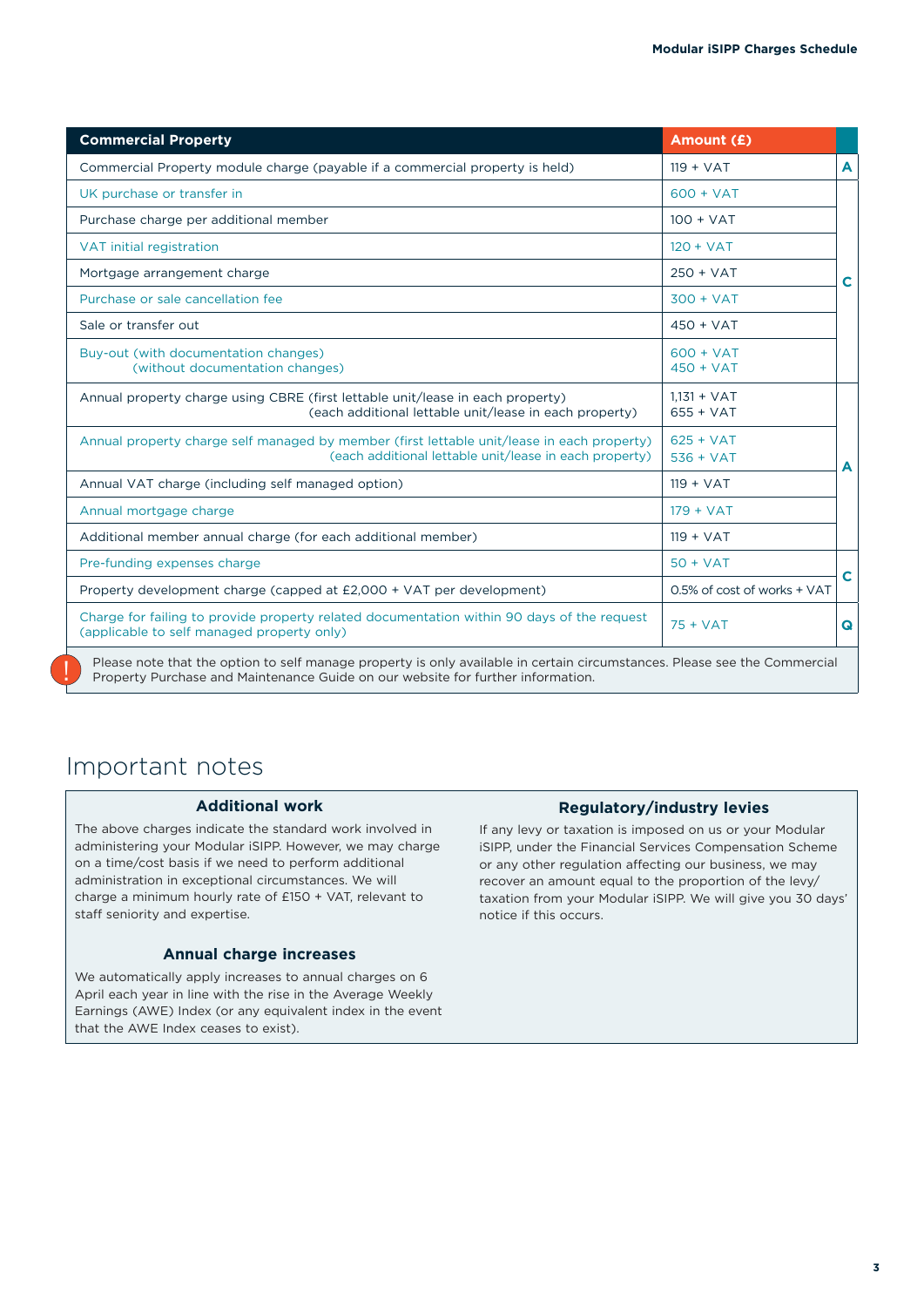# Section 2 - Examples

#### **Below is an example of the typical charges that would apply to the Modular iSIPP, where a customer:**

- Opens a Modular iSIPP and transfers in £300,000 in cash from another pension provider
- Invests £150,000 in Investment Centre funds using James Hay Online
- Invests £100,000 with an investment manager/off panel stockbroker
- Invests £50,000 in a Cash Panel deposit account with one of our providers

| Set up charges                                                     | (£) | <b>Ongoing charges</b><br>(per annum, including first year)                 | (E)     |
|--------------------------------------------------------------------|-----|-----------------------------------------------------------------------------|---------|
| Setting up an investment manager/<br>off panel stockbroker account | 100 | Annual administration charge<br>(waived based on example investments)       | $\circ$ |
| <b>Total</b>                                                       | 100 | Platform charge (based on example<br>investments of £200,000 at 0.25%)      | 500     |
|                                                                    |     | Whole of Market module annual charge<br>(triggered by the investment below) | 119     |
|                                                                    |     | Investment manager/off panel<br>stockbroker account annual charge           | 83      |
|                                                                    |     | <b>Total</b>                                                                | 702     |

For illustrative purposes only

#### **Below is an example of the typical charges that would apply to the Modular iSIPP, where a customer:**

- Has a Modular iSIPP with a value of £200,000 held in Investment Centre funds
- Requests benefits of £40,000 via flexi-access drawdown (for £10,000 PCLS and a regular income)
- Sets up a regular disinvestment to fund the income payments

| Set up charges                | (£)                | <b>Ongoing charges</b><br>(per annum, including first year)    | (E)                  |
|-------------------------------|--------------------|----------------------------------------------------------------|----------------------|
| Income drawdown set up charge | $100 + VAT$        | Annual administration charge                                   | 208                  |
| <b>Total</b>                  | 100<br>(excl. VAT) | Annual income drawdown charge                                  | $145 + VAT$          |
|                               |                    | Platform charge (based on £190,000<br>holdings after 25% PCLS) | 475                  |
|                               |                    | Total                                                          | 828<br>$Z = 1.11177$ |

For illustrative purposes only

(excl. VAT)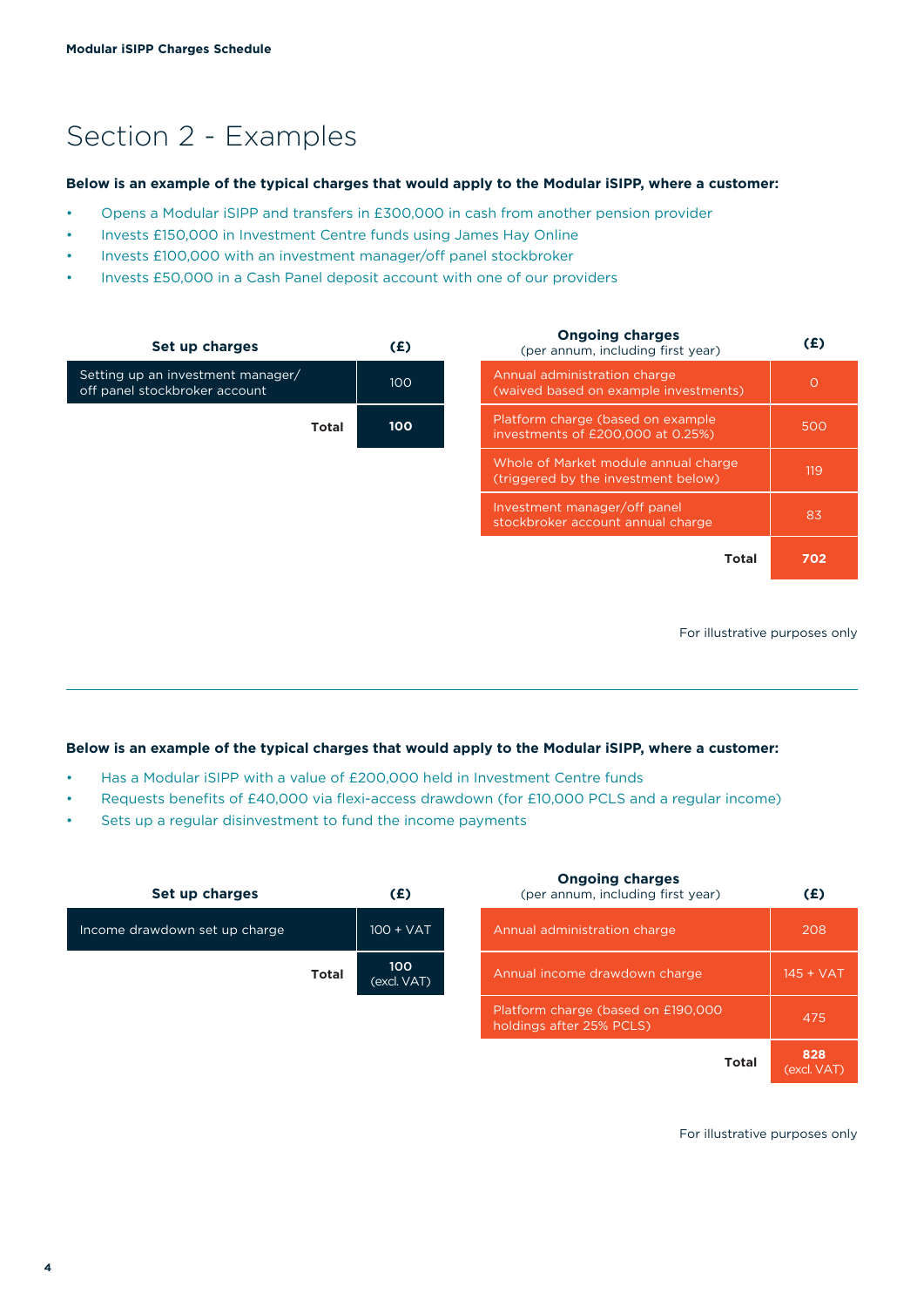## Section 3 - Questions and answers

#### **How do these charges get paid?**

We automatically deduct charges from your SIPP bank account, and do not send invoices when charges are due.

If there is insufficient cash available when charges become due, at our discretion, we may sell investments within your Modular iSIPP to pay charges.

It is therefore important that you, or your financial adviser, regularly monitor the balance of your SIPP bank account to ensure there is sufficient cash available to pay any charges that are due.

#### **What is the account closure charge?**

The account closure charge covers the costs of closing your Modular iSIPP if it is not closed through purchasing an annuity or transferring out. It is taken when benefit payments first reduce the value of your Modular iSIPP below £1,000. Although the charge is taken at this point, we will not actively close your Modular iSIPP except in certain circumstances.

If this charge is applied, it may make sense for you to ask us to close your Modular iSIPP and pay you any balance remaining, once outstanding fees have been covered, as the costs of administering your Modular iSIPP would rapidly erode the value of your remaining investments.

#### **Are there any other charges that I need to consider?**

Depending on your investment choices, you may incur charges from investment managers, stockbrokers and fund managers, including where a model portfolio is held. If you invest in commercial property, you may incur solicitor or property manager fees. Your financial adviser may also take a charge for their services, which they will agree with you. Value Added Tax (VAT) may be applicable to these charges.

Third parties may take their charges from cash they hold on your behalf, if applicable, or they may be paid from your SIPP bank account.

#### **How do you charge for additional modules?**

The full module charge will be applied at the outset if the relevant investments are selected on the application form or if, during the first year, we identify investments being held in the product that would trigger the module charge. Thereafter, we will carry out a check shortly before each product anniversary and a module charge will be applied, as necessary.

#### **Can I use my SIPP bank account as an investment?**

Your SIPP bank account is not a suitable investment vehicle, as it is primarily designed for holding cash over short periods whilst your investments are being made, or your benefits or charges are being paid.

If you wish to invest cash in a deposit account, our Cash Panel offers fixed rate deposit accounts over a variety of periods. Please see our website for further information.

#### **What rate of interest is paid on my SIPP bank account?**

The rate of interest we pay will change from time to time. The current interest rate you are receiving can be found on our website. Banks pay us extra interest due to the total amount we hold with them. We retain this extra interest as it helps us to keep down the other charges on your Modular iSIPP.

You can find more information on the Modular iSIPP by visiting the literature pages and Frequently Asked Questions section on our website at www.jameshay.co.uk, or by contacting us on 03455 212 414.